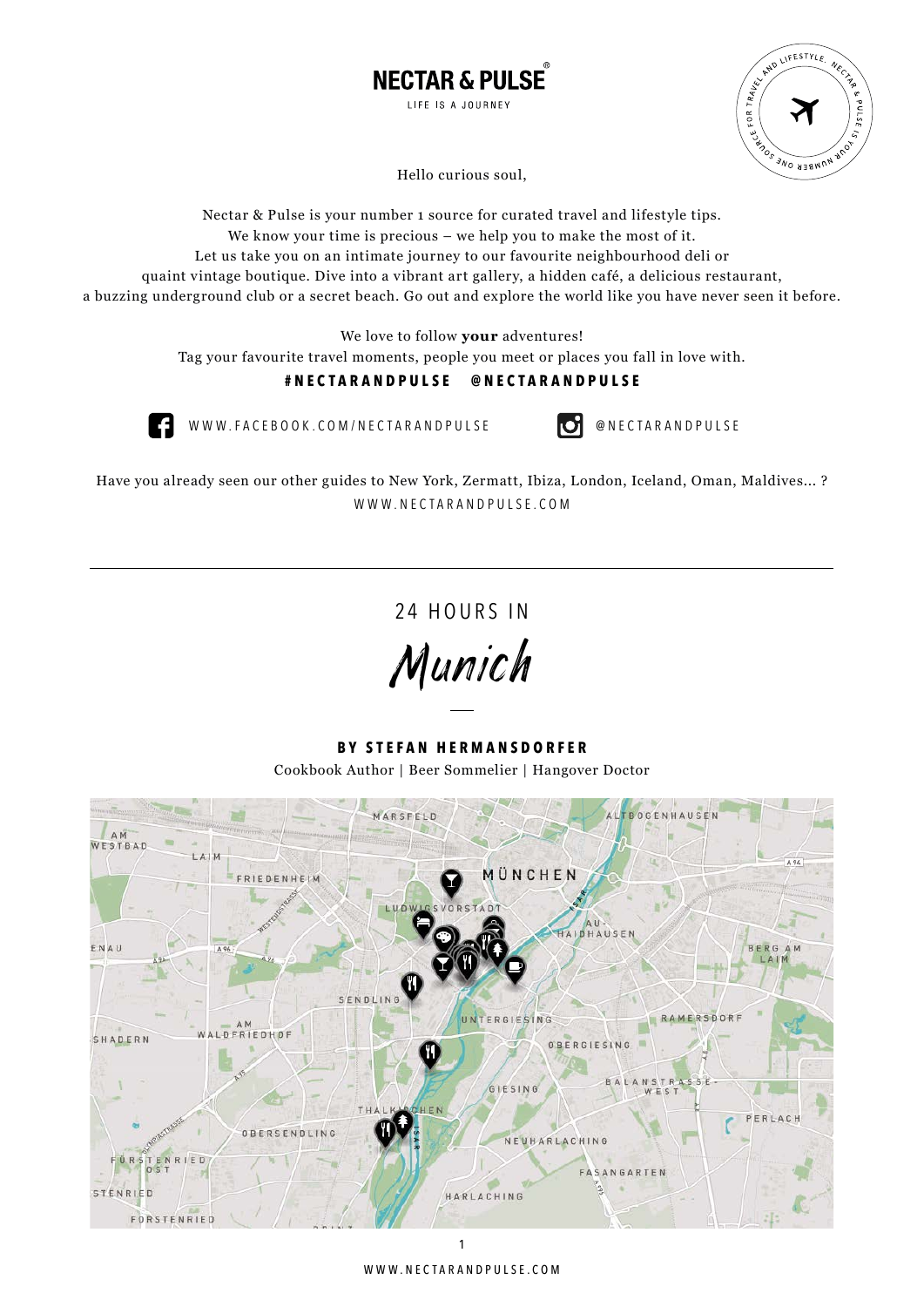### **M y perfect 24 h ours in munic h**

I'm having a bit of trouble choosing where to start my perfect 24hrs in Munich, because there is simply too much to recommend in this great city to fill only one day.

Let's say it's a sunny Saturday and you obviously don't have to work. The first thing to do is rent a bike and head to the public bath **Maria Einsiedel** where you can swim in natural water. Start your day here, with a refreshing swim and an outdoor breakfast. Before entering, buy some tasty things at the local grocery store for a kick-ass breakfast, and don't forget to take your picnic blanket with you! You'll have an incredibly relaxing start to a promising day. If the sun starts to get too hot, have a dip in the small stream of running water and drift through the whole area of Maria Einsiedel to cool down.

Around noon, start packing up your stuff and cycle to the smallest beer garden in Munich, the nearby **Schinderstadl**. Have a Radler (beer with lemonade) and enjoy the cosy atmosphere provided by the tall trees that envelope the beer garden. Next to it is a small wooden bridge leading across the river Isar. The spot on the other side is well known to people who don't like tan lines…

Now it's time to have lunch. I'm thinking either Bavarian or Lebanese cuisine. The **Asam Schlössl** offers nice Bavarian food in an ancient building with awesome wall paintings (no, not graffiti). You can get one litre of ice-cold beer for only €6.66 here. I really like the traditional Bavarian atmosphere and it's not too touristy either. If you want something totally different from the typical local food, I'd recommend **Manouche.** Manouche is the most popular food in Lebanon, it's a kind of pizza with different toppings like Zataar (various herbs) and fresh vegetables. Lebanese people (and me) have it almost every day. To round off the experience perfectly have a Mokka (espresso with cardamom) afterwards. There is no comparable place in Munich, it's quite unique. The interior, the waiters, the food and the music create such an authentic Lebanese atmosphere - I love it!

Get back on your bike and continue this perfect day by going to the **Dreimühlenviertel** district, my absolutely favourite district in Munich. Drive through the street **Tumblingerstraße** and pass by the great graffiti wall. Every day street artists show their new paintings here. But I have to disappoint you thrill-seekers a little - it's legal to spray paint here. After taking lots of pictures for your social media feed, enter the heart of the Dreimühlenviertel via Schlachthof (meatpacking district). Pop in the **Frischeparadies**, a grocery store that sells fine Italian delicacies, and get a little snack to go.

As I mentioned before, the Dreimühlenviertel is the place to be. One amazing restaurant, café or bar after another. My top six are: **Bavarese**, a Bavarian-Italian restaurant. **Yol**, a Turkish place. **Quattro Tavoli**, a crazy (in a good way) Italian restaurant (with more than four tables) ;). **Röcklplatz**, fine dining in an industrial chic atmosphere. **Café Tagträumer**, a nice café with a cosy living room atmosphere. Make sure to have dinner in at least one of these spots! For now, get yourself a tasty scoop of ice cream at **Domori**. This is a really small ice cream manufactory specialised in exotic types of ice cream like the calamansi sorbet. If you haven't heard of calamansi, it's a mix of kumquat and tangerine with a high concentration of vitamin C - almost healthy so to say. The best place to lick your ice cream now is on the **Wittelsbacher bridge** while enjoying the view across the river. Munich at its best!

Now you can choose to either go left or right on the bridge (facing East). To your right you will find the lovely **Café Bald Neu**, to your left you'll find one of my favourite shops, where I choose to go. You're into shopping but you want to make sure that no animals are harmed? Then **Dear Goods**, which sells animal- and environment-friendly fashion, is definitely for you. And this is no old-school eco fashion, but rather hip and up-to-date styles and designs.

It's time for dinner now. In case you're keen on exploring further check out **Piccolo Principe**, the Italian restaurant I like the most. Their food is awesome and the interior very warm and welcoming.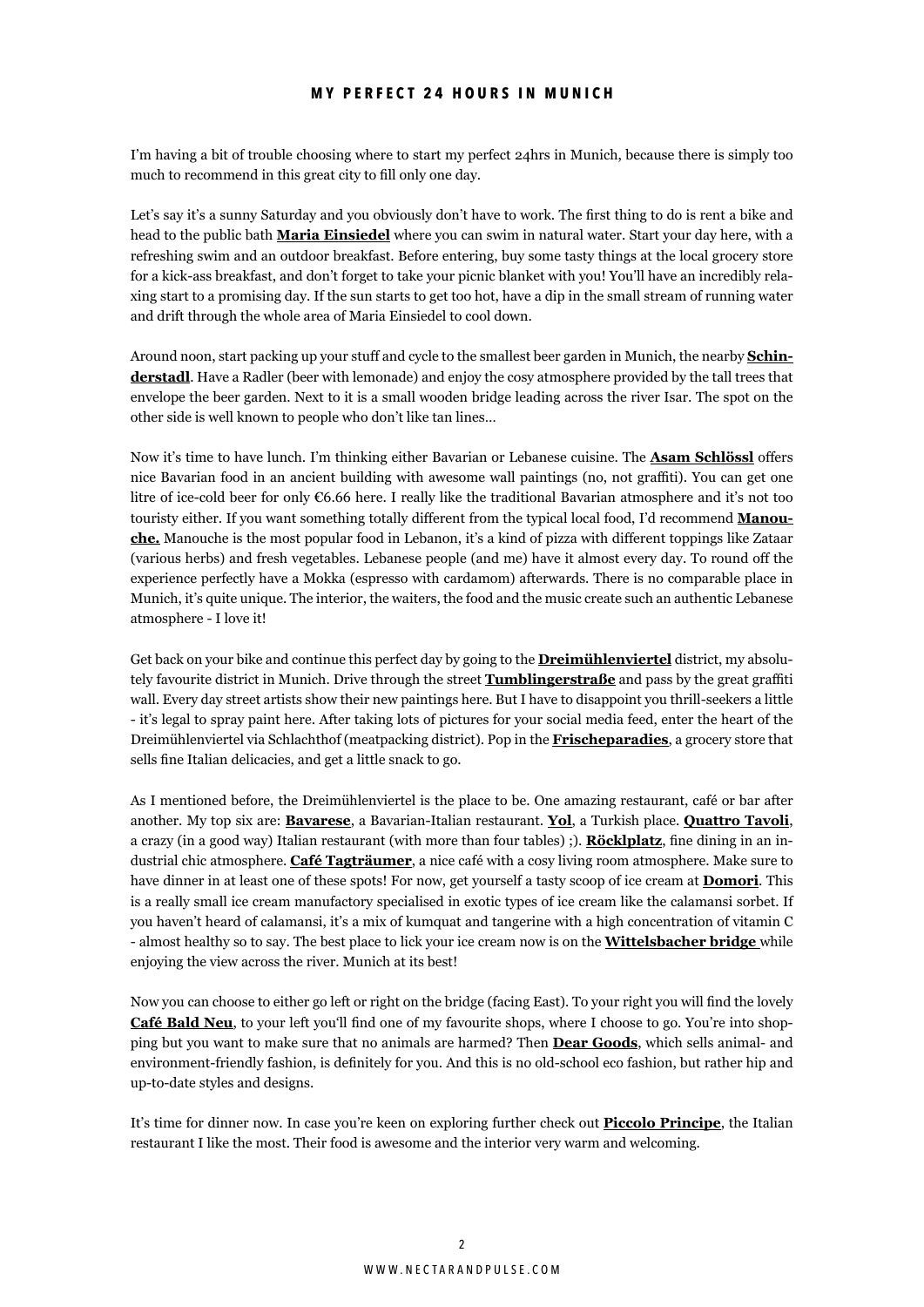Afterwards, take a walk in the direction of Goetheplatz (away from the river), cross the junction there and look for **Bar Gabanyi**. This place looks quite fancy and posh - well it is - but this is where you'll drink the best cocktails in all of Munich. Cool concerts take place here every Thursday and, trust me, the entry fee is always worth it. From Soul to Modern Jazz or Street Funk, all types of music genres are played and the shows are always great fun.

Sometimes, I also enjoy staying in the neighbourhoods near the river and just having a few beers in a very relaxed and down-to-earth atmosphere, for example at **Rennsalon** or **Valentinstüberl**. If I feel like dancing and listening to cool, underground DJs, I'd head to the tiny club/bar **Zur Gruam** for a night out.

If I were a visitor in Munich, I would stay at the **Bold Hotel**. One of its many advantages is that, during the time of Oktoberfest, it is close to the event location (I guess it's only an advantage if you like that sort of thing though). Furthermore, there is a great bar inside the hotel and they support Munich based products and local start-up brands like "Crew Republic" or "Konterbrause" and you immediately feel like you're staying at a friend's place.

I hope you enjoyed my perfect 24hrs in Munich. In case you want to get more information, feel free to get in touch with me.

Enjoy exploring, Stefan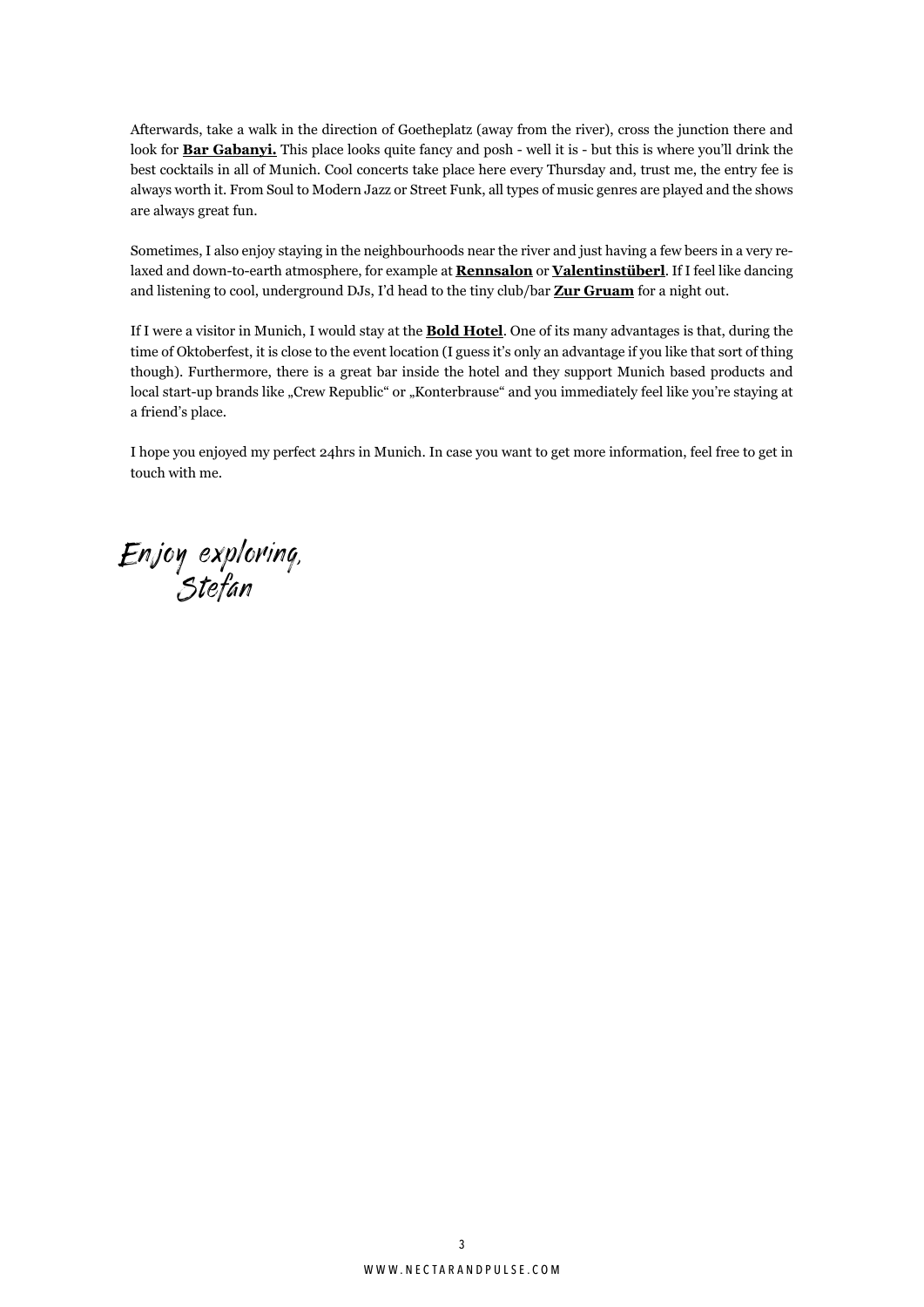### **M aria E insiedel**

E scape Zentralländstraße 28, Munich, Germany www.swm.de

I call it my "refreshing retreat". A great public bath with natural, running water!



# Schinderstad RPTC - Rinecker<br>Proton Therapy Center Google Kartendaten © 2016 GeoBasis-DE/BKG (@2009), Go Nutzungs

### **A sam S c h lössel**

**S c h inder S tadl**

Isarauen 2, Munich, Germany www.haberl.de/schinderstadl

Isar and definitely off the beaten path.

Restaurant

Restaurant Maria-Einsiedel-Straße 45, Munich, Germany www.asamschloessl.de A beautiful old building which serves great Bavarian food and beer.

This is the smallest but also one of the most beautiful and intimate beer gardens in town. Right next to the river





### **M anouc h e**

Restaurant Valleystraße 19, Munich, Germany www.manouchemanouche.de

Fantastic Lebanese restaurant. You have to try their delicious food!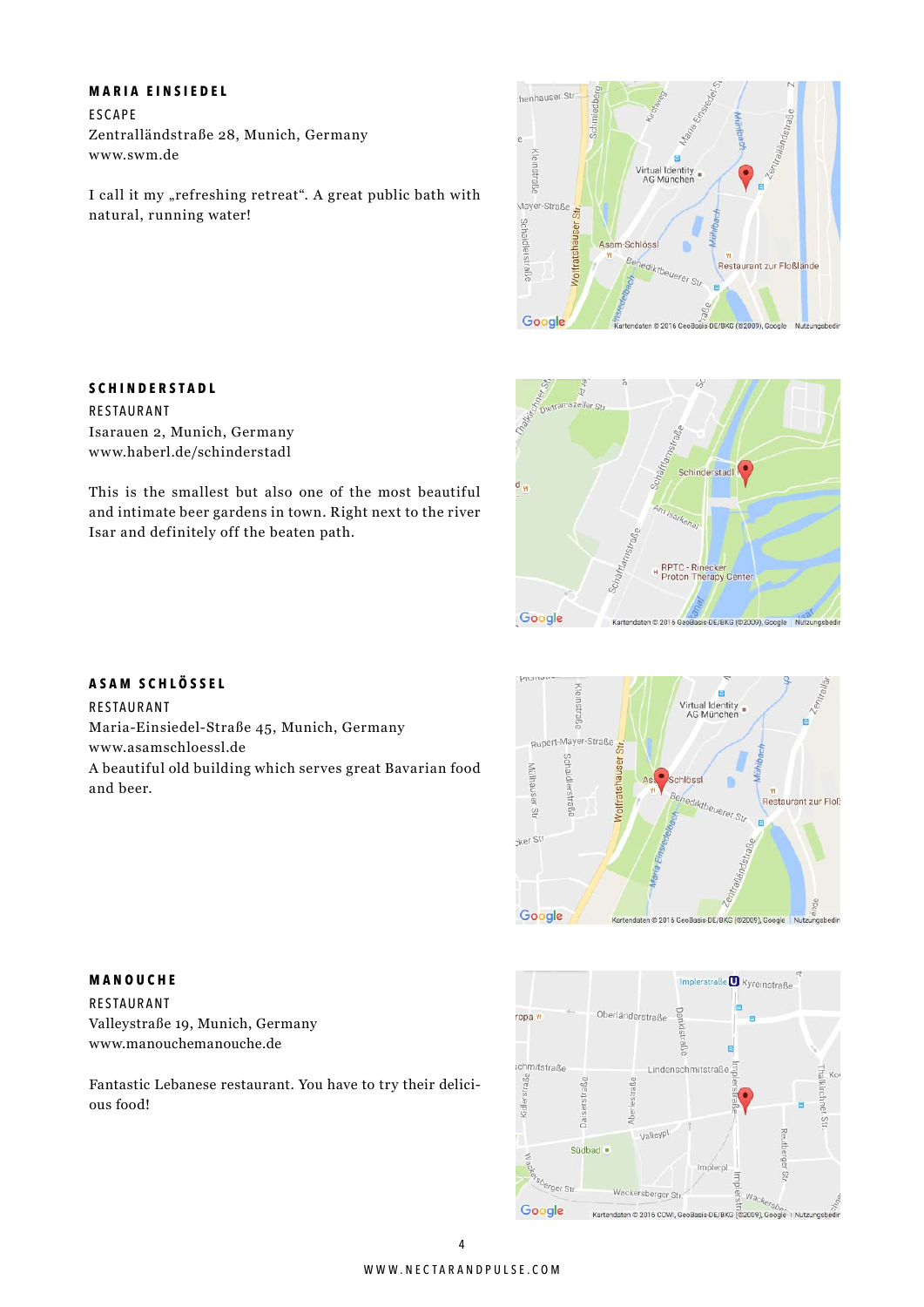### **D reimü h lenviertel**

Arts & Culture Roecklplatz, Munich, Germany

This is my favourite district in Munich, with its unique Italian flair and all the great places at the little piazza. You really can't go wrong with this district.



### **T u m b lingerstra SS e**

Arts & Culture Tumblingerstraße, Munich, Germany w w w.facebook.com/pages/Graffiti-Tumblinger stra%C3%9Fe/184909114960461

A wall in the city where everybody with a spray can - artist or not - can leave his or her mark. Great fun and very inspiring!



### **F risc h e P aradies**

Shop

html

Zenettistraße 10 e, Munich, Germany frischeparadies.de/frischeparadies-maerkte/muenchen.

Go and shop for some delicacies at this gourmet food store or have a quick bite at the bistro.



**Bavarese** Restaurant Ehrengutstraße 15, Munich, Germany www.bavarese.net

An Italian restaurant with Bavarian charm. A special delight: they prepare lovely picnic baskets for you if you book them in advance!

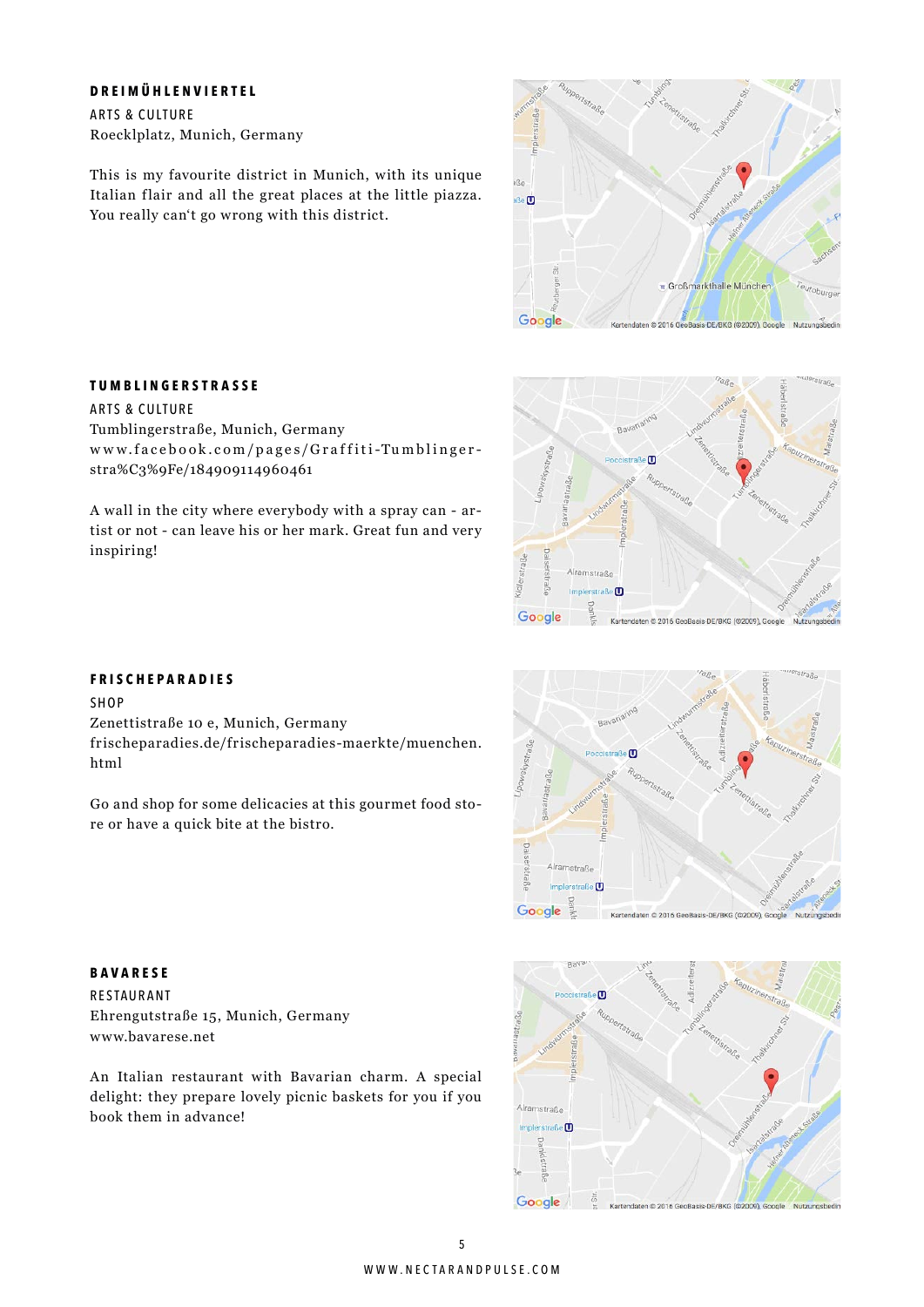**YOL** Restaurant Ehrengutstraße 21, Munich, Germany www.yol-taverne.de

A Turkish restaurant which is very friendly, always busy and serves delicious food. Perfect for an evening with a group of friends.





**Quattro TA v o l i**

Restaurant Dreimühlenstraße 10, Munich, Germany www.facebook.com/quattrotavoli1

Great Italian restaurant run with a Latin sensibility and temper.

### **R öcklplatz**

Restaurant Isartalstraße 26, Munich, Germany www.roecklplatz.de

This restaurant has a very unique background: underprivileged teenagers can apply here for apprenticeships and are integrated into an encouraging and hardworking team. All you see in the foreground is fine dining in an industrial chic atmosphere. Great project, great restaurant!



# Baya m traße  $strab \mathbf{C}$ Google<sub></sub> Kartendaten © 2016 GeoBasis-DE/BKG (@2009), Google Nutz

### **C a f é TA gträumer**

C a f é Dreimühlenstraße 17, Munich, Germany www.tagtraum-muenchen.de/traumframe.html

"Tagträumer" means daydreamer and daydreaming is exactly what you'll be up to at this homey retro café.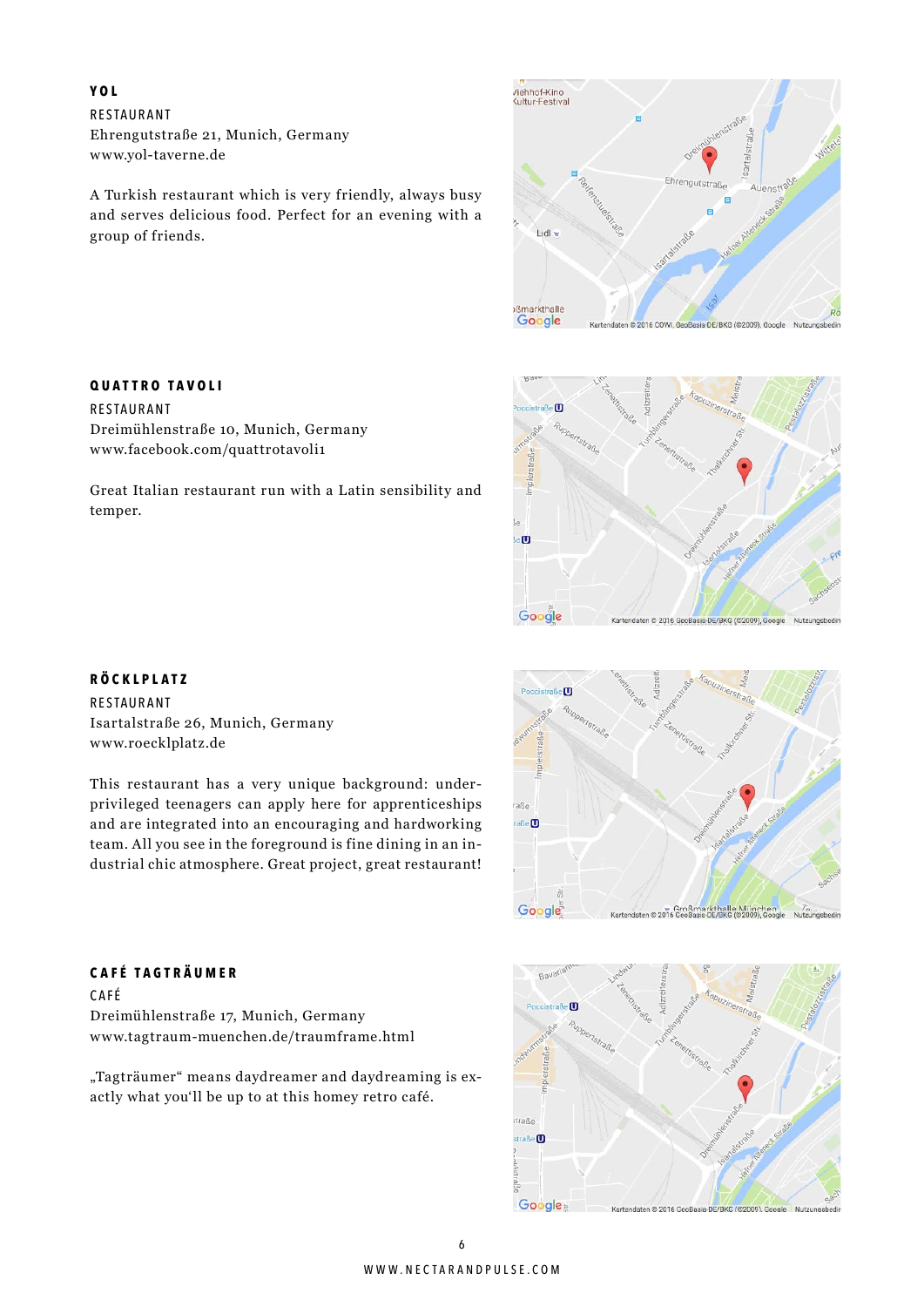#### **D omori**

**ESCAPE** 

**SWFFTS** Kapuzinerstraße 43, Munich, Germany www.domori-eis.de

**Wittels b a c h er Brücke**

Wittelsbacherbrücke, Munich, Germany

(in the summer) and the beautiful river Isar.

Heaven for anyone with a sweet tooth. I come here for the ice cream especially.

Stand here, enjoy your ice cream and watch the surfers



## Weiden :straße  $\blacksquare$ .<br>F Google Kartendaten © 2016 COWI, GeoBasis-DE/BKG (©2009), Google Nutzungst

### **C a f é Bald N e u**

C a f é Sommerstraße 33, Munich, Germany www.facebook.com/BaldNeu/?fref=ts

Have a tasty snack and a cup of coffee at this stylish café. The atmosphere here is really friendly and familiar.



Cooperativa<sup>\*</sup> icher Friedhof<sup>\*</sup> Couch Club Weideninsel Google KG (@2009) God

**D ear G oods** Shop Am Glockenbach 12, Munich, Germany www.deargoods.com

Shop for cool, stylish, but above all animal- and environment-friendly fashion here.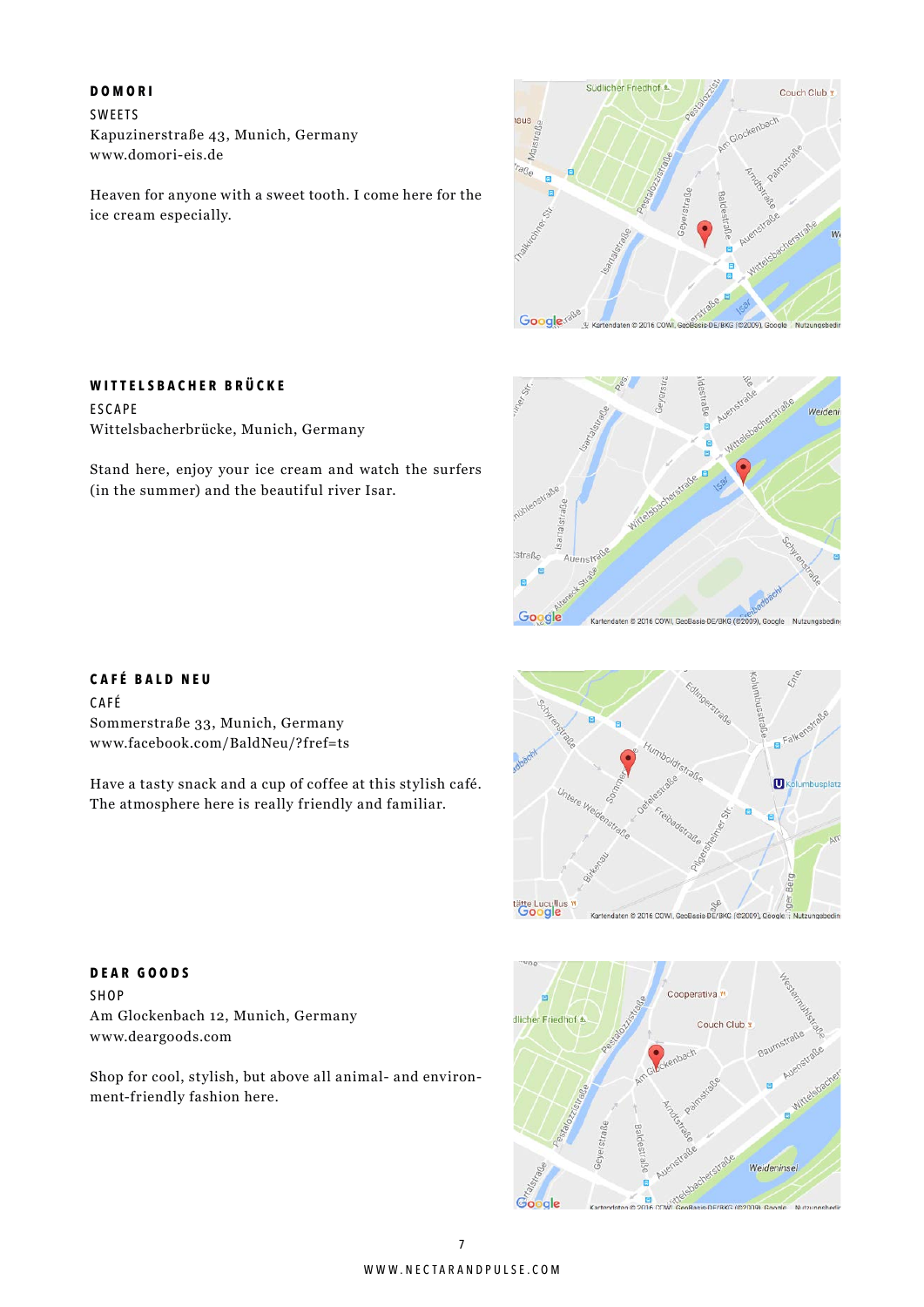### **P iccolo P rincipe**

Restaurant Kapuzinerstraße 48, Munich, Germany www.ilpiccoloprincipe.jimdo.com

Great, authentic Italian food served in a cute and cosy bistro.

A fancy bar which serves great cocktails. Every Thursday





### **R ennsalon**

**Bar GAb a n y i** Bars & clubs

www.bar-gabanyi.de

**BARS & CLUBS** Baldestraße 13, Munich, Germany www.rennsalon.de

Beethovenpl. 2, Munich, Germany

night you can listen to fantastic live music!

Sit at the bar, have a "Tegernseer" (local beer) and chat with people from the hood.



## Baya cistraße<sup>O</sup> Alramstraße Impleratraße<sup>(1)</sup> Google Kartendaten © 2016 GeoBasis-DE/BKG (©2009), Google Nutzu

### **V alentinsstü b erl**

**BARS & CLUBS** Dreimühlenstraße 28, Munich, Germany www.valentinstueberl.com

A hip, homelike bar where an authentic vintage charm prevails.